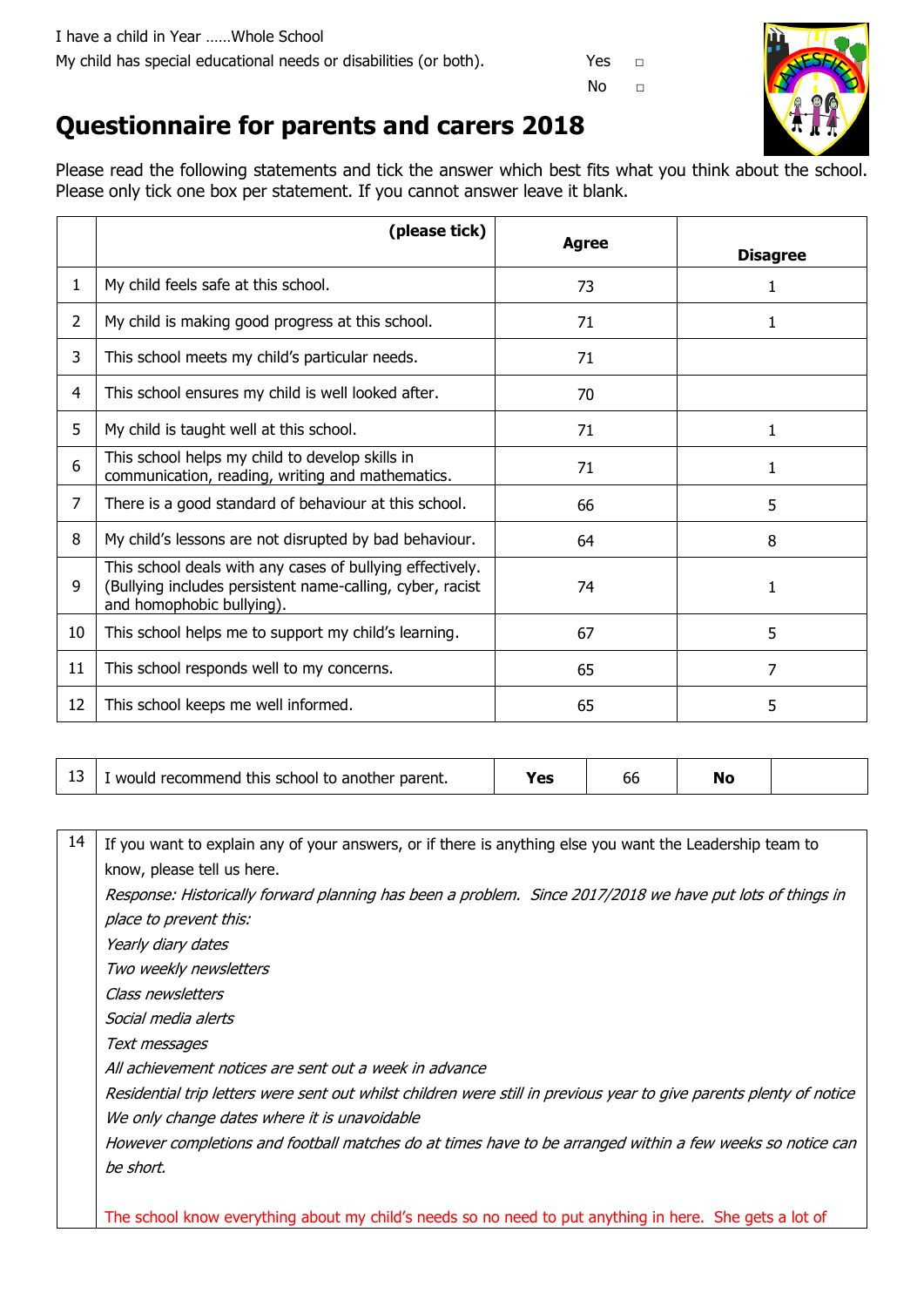help from the school. Children are not read with enough.



Response: There is a clear policy for books and all books should be change according to age and stage of a child as a reader. All children should be read with weekly, if not contact school.

Year 1 maternity cover teacher changed after children got to know her.

Response: Globally teacher shortage is an issue. Where possible, all teacher changes ae planned well in advance. However at times this is unavoidable and out of our hands.

Response: White books should always have details about the week teaching focus. Maths, English, Spelling. Topic weeks are planned and shared in advance.

I am very pleased with my daughter's attitude towards her work. She is growing in confidence and is making the Teacher aware of her strengths.

I am happy with the communication between myself and staff. Younger children should be supervised/monitored more closely when eating lunch and encouraged to eat as much as possible. We feel extremely lucky that our little one has a strong team in his class who are really excellent at providing feedback and supporting us to support his learning.

Parking space is not enough, could you provide some more?

There is not enough parking space.

Response: We have no control over parking. Please support us and report any parking issues by phoning 101.

Both children say lessons are disturbed however Year 5 class is constantly interrupted and my child gets "ignored" because she is well behaved and the "naughty" kids get all the attention.

Response: With regards to behaviour – we had a concern last year and worked very hard to meet the needs of all pupils but this was a difficult time. I did have to take action to permanently exclude 2 pupils. This was to safeguard all children and ensure learning was not disturbed.

Teachers are great when it comes to dealing with bullying however lunch time staff "ignore" children's concerns.

Response: We will look into this further, any issues please ensure school are aware.

We use the back entrance to school. The walk in/out is often a poor example of the school. Children tend to be rude (someone threw a glass bottle at a wall as we were walking past), lots of swearing etc. There are also some lovely parents/children, it's a shame the minority can create such a negative impression.

Response: Please make us aware of any issues and they will be highlighted to parents as it is not acceptable to behave in this way on our school site.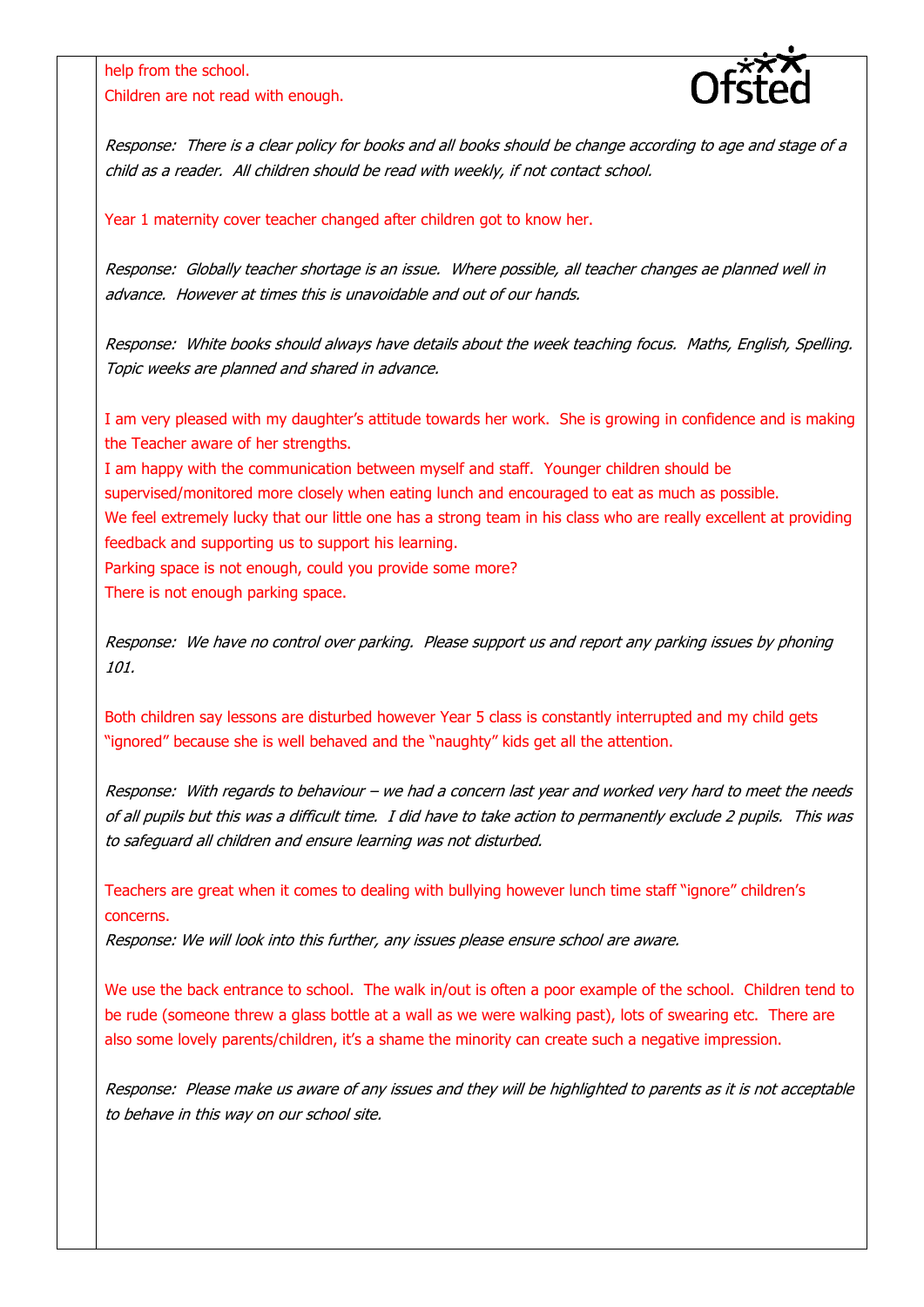

I think the school should make the pathways wider as after school time they get packed with parents and it's hard to get past which causes parents to go on to the mud which causes people to slip. Pushchairs can't get past and I think it makes it hard to collect children or get home.

Response: This is an area we will be looking into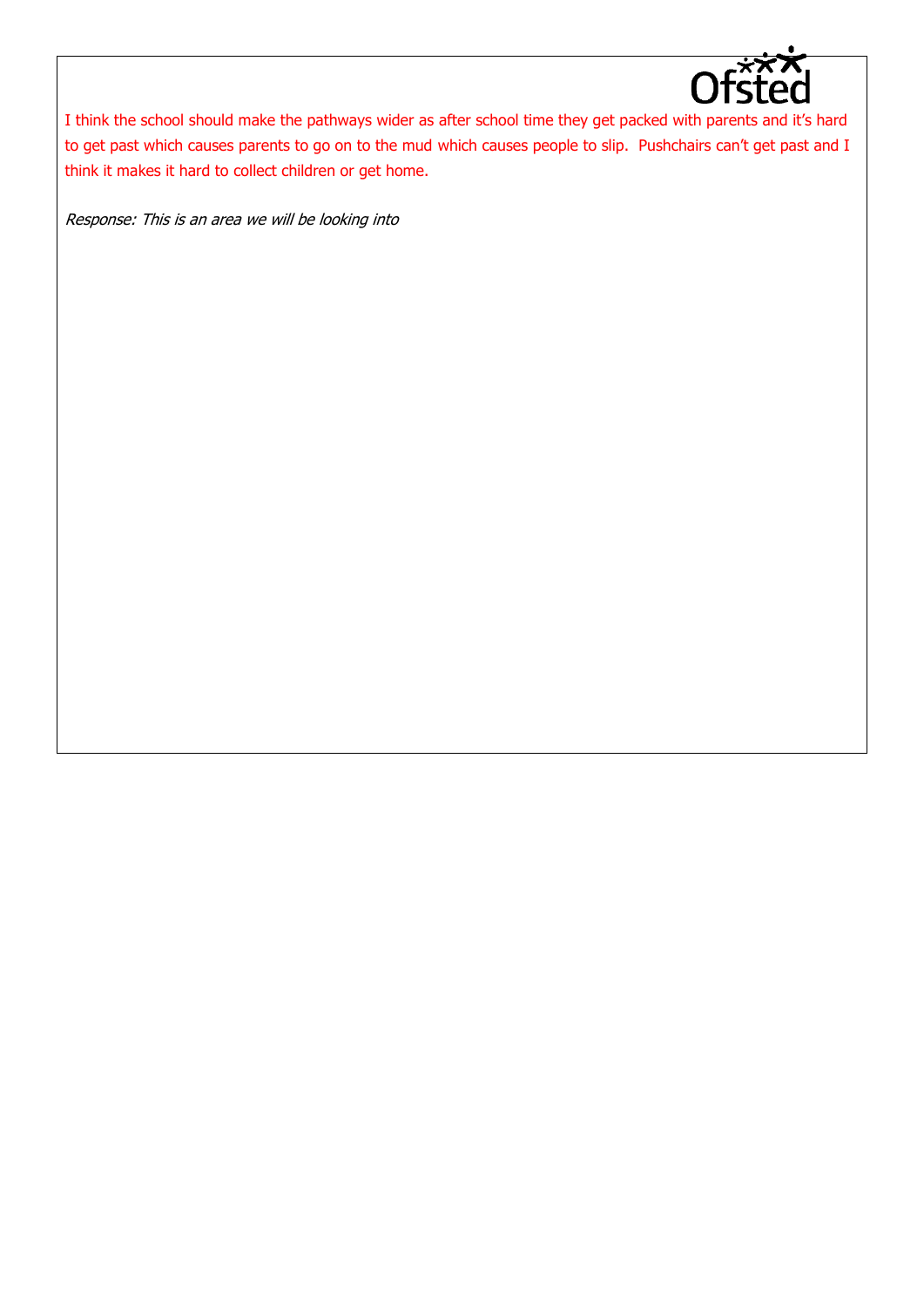| To: Inspection team at Lanesfield Primary School                  |      |        |
|-------------------------------------------------------------------|------|--------|
|                                                                   |      |        |
| My child has special educational needs or disabilities (or both). | Yes. | $\Box$ |
|                                                                   | N∩   | $\Box$ |



| The next few questions have been asked by parents before and we would like to get feedback to inform |                                                                                                                                                                                                                                                                                                                                                                                                                                                                                                                                                                                                                                                                                                                                                                                                                                                                                                                                               |  |  |  |
|------------------------------------------------------------------------------------------------------|-----------------------------------------------------------------------------------------------------------------------------------------------------------------------------------------------------------------------------------------------------------------------------------------------------------------------------------------------------------------------------------------------------------------------------------------------------------------------------------------------------------------------------------------------------------------------------------------------------------------------------------------------------------------------------------------------------------------------------------------------------------------------------------------------------------------------------------------------------------------------------------------------------------------------------------------------|--|--|--|
|                                                                                                      | future actions in school.                                                                                                                                                                                                                                                                                                                                                                                                                                                                                                                                                                                                                                                                                                                                                                                                                                                                                                                     |  |  |  |
| 15                                                                                                   | Would you prefer for school to finish early at the end of a term? In the past, parents have asked for<br>children to be released early.<br>Response: Majority of parents have requested to close early at end of term so future term ends will<br>be 1.30pm. Aces will be open from then so children will be able to access after school club.                                                                                                                                                                                                                                                                                                                                                                                                                                                                                                                                                                                                |  |  |  |
|                                                                                                      | What are the best times for parents evening $-$ please tick.<br>Please add other thoughts.<br>Response: Majority 3pm and 7pm<br>Between 3pm and 7pm due to working parents                                                                                                                                                                                                                                                                                                                                                                                                                                                                                                                                                                                                                                                                                                                                                                    |  |  |  |
| 17                                                                                                   | Tell us if you feel the residential opportunities support school engagement and with any other feedback<br>you wish to share.<br>Overwhelming positive response but costs can be a concern<br>Yes, but they can be costly.<br>They do support school engagement.<br>Yes, I feel this gives a child confidence and helps with independence.<br>Yes, they do.<br>Fantastic range of residential opportunities.<br>Yes, I feel this helps with confidence and independence of a child.<br>I think these are great for the children.<br>Yes, however they are costly $-$ would like longer to be able to spread payments.<br>Yes, they do.<br>Same price for every child or family<br>Fantastic, my child has been on every one and enjoyed them all.<br>Response: Where possible we always aim to ensure residential visits are achievable and always reduce<br>the costs to parents. The major costs are often coach travel and travel related. |  |  |  |
|                                                                                                      |                                                                                                                                                                                                                                                                                                                                                                                                                                                                                                                                                                                                                                                                                                                                                                                                                                                                                                                                               |  |  |  |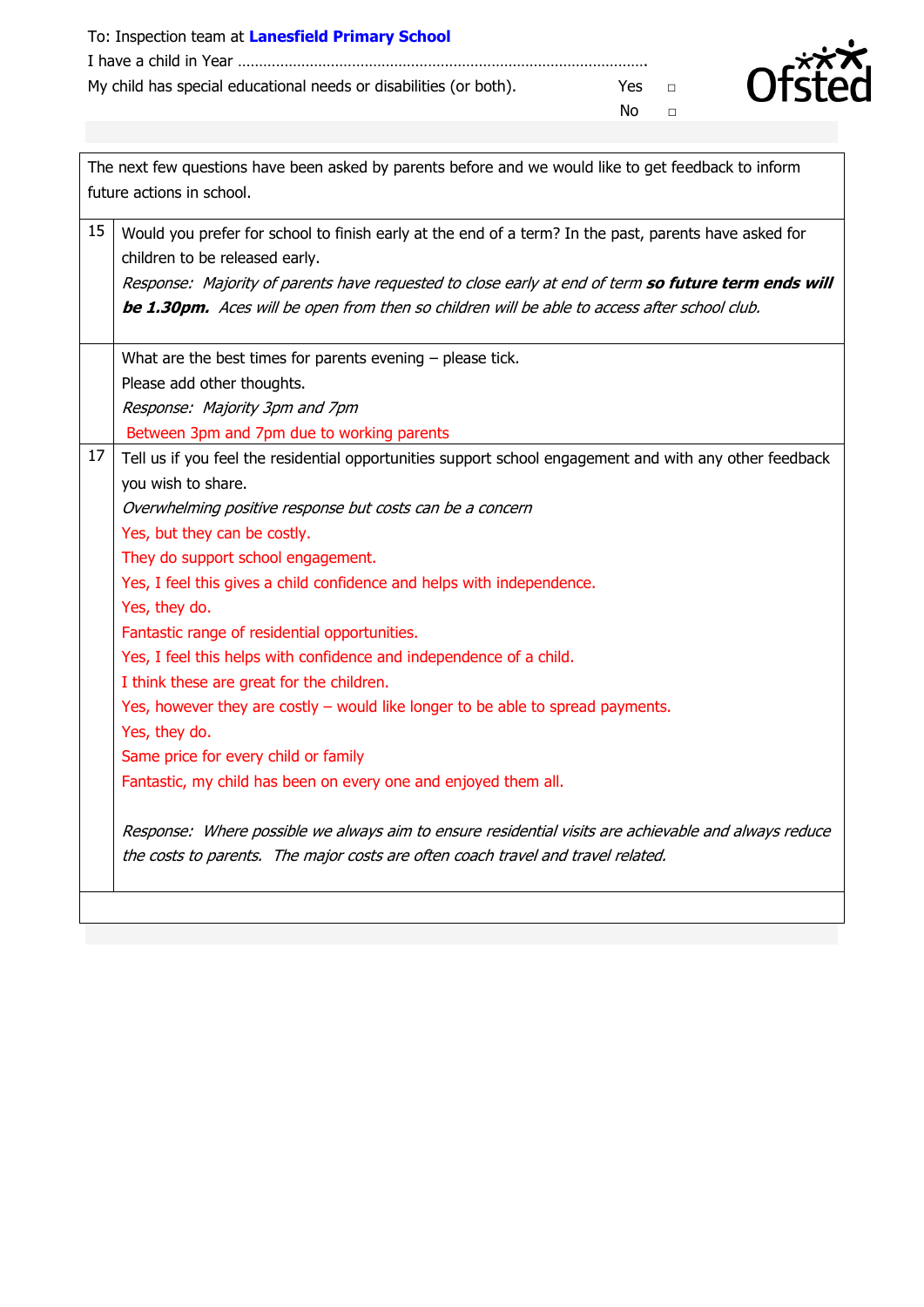

| 18 |                                                                                                                                        |        | Yes      | No   |
|----|----------------------------------------------------------------------------------------------------------------------------------------|--------|----------|------|
|    | Would parents use an additional entrance in school? Majority - No                                                                      |        |          | 34   |
|    | Would use but do not think there is a need for an additional entrance.                                                                 |        |          |      |
|    | Maybe use reception for certain classes entering and leaving                                                                           |        |          |      |
|    | Just bigger pathways for prams/parents/disabled etc.                                                                                   |        |          |      |
|    | An additional entrance for poor weather.                                                                                               |        |          |      |
|    |                                                                                                                                        |        |          |      |
|    | Suggestions to where?                                                                                                                  |        |          |      |
|    | Don't now, not sure.                                                                                                                   |        |          |      |
|    | Concerned about safety                                                                                                                 |        |          |      |
|    | Response: We have taken parental feedback and now the two year 6 classes exit from                                                     |        |          |      |
|    | the reception entrance. We plan next year to extend the pathway outside of Pink class.                                                 |        |          |      |
|    | We open at 8.15 for toast club.                                                                                                        |        |          |      |
|    |                                                                                                                                        |        |          |      |
| 19 | How do parents prefer to be contacted?                                                                                                 | Letter | Email    | Text |
|    | Both letter and text and both parents                                                                                                  | 35     | 12       | 53   |
|    |                                                                                                                                        |        |          |      |
|    | Response: Text has been preferred parental contact however this was before                                                             |        |          |      |
|    | social media became an option.                                                                                                         |        |          |      |
|    |                                                                                                                                        |        |          |      |
|    | We work closely with many professionals who offer support in different areas. They also                                                |        | Yes      | No   |
|    | offer training that can be shared with parents. Would parents attend training events on:                                               |        |          |      |
|    | Overall high response to parents training events as a result.                                                                          |        | 46       | 12   |
|    | Supporting children to keep safe on line                                                                                               |        |          |      |
|    | Safeguarding and child protection - What does this mean?                                                                               |        | 46<br>45 | 13   |
|    | Encouraging children to be children                                                                                                    |        |          | 12   |
|    | Behaviour management at home and school                                                                                                |        | 44       | 12   |
| 20 | Would parents be interested in using online courses or information events?                                                             |        | 53       | 12   |
|    | To gain qualification, yes                                                                                                             |        |          |      |
|    | Very interested in online courses                                                                                                      |        |          |      |
|    | Response: Training will be offered to parents this year including:                                                                     |        |          |      |
|    | 1. Online safety (46 requests)                                                                                                         |        |          |      |
|    | 2. Safeguarding (46 requests)<br>3. Encouraging children to be children (45 requests)<br>4. Behaviour management at home (44 requests) |        |          |      |
|    |                                                                                                                                        |        |          |      |
|    |                                                                                                                                        |        |          |      |
|    |                                                                                                                                        |        |          |      |
|    |                                                                                                                                        |        |          |      |
|    |                                                                                                                                        |        |          |      |
|    |                                                                                                                                        |        |          |      |